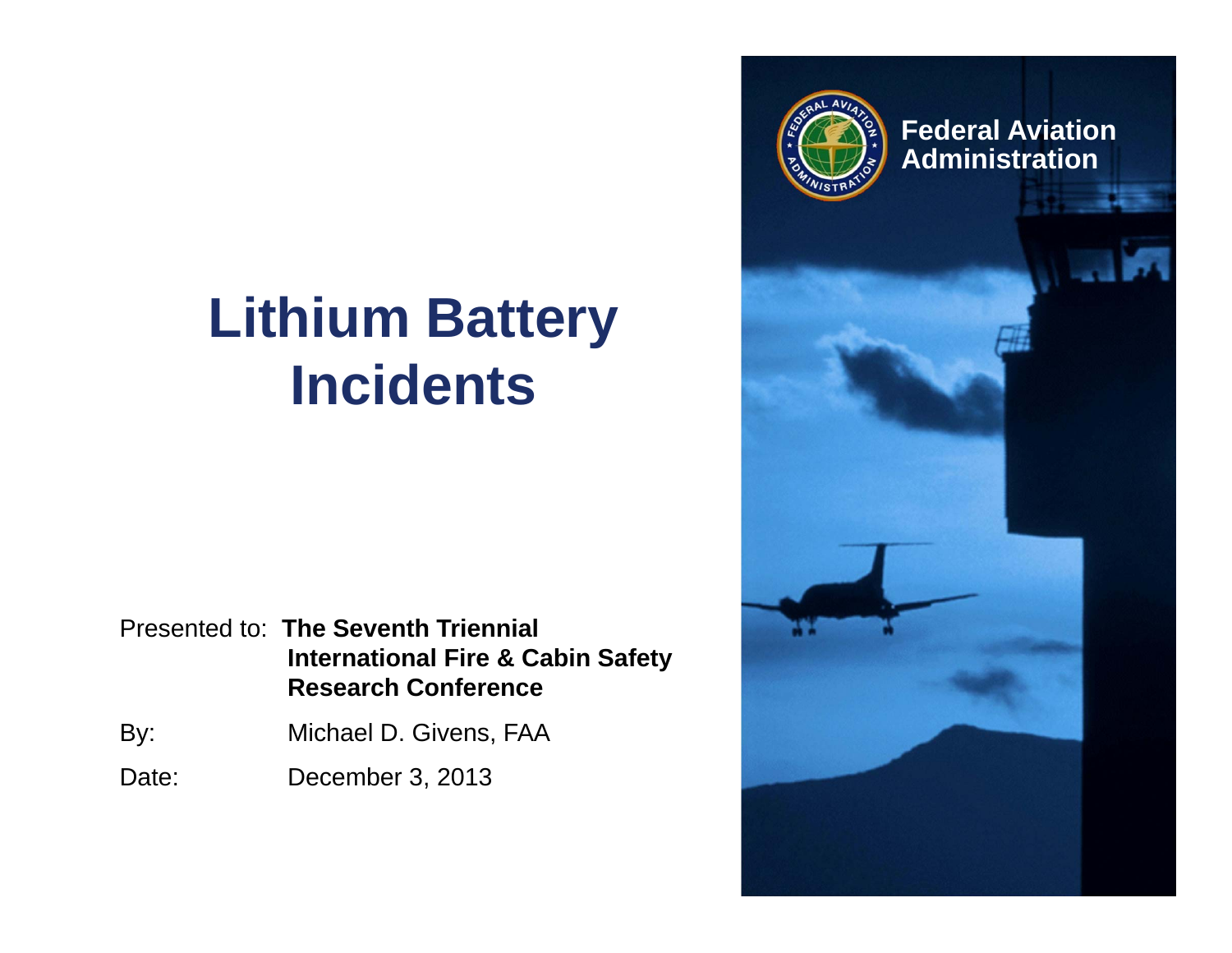## **Objectives**

- **Overview of Two Lithium Batteries Incidents Related to Aviation**
- **Show how the Lithium Battery Incidents Provided the Basis for Research and Change.**
- **Now and in the Future, How do you Manage the Changes in Mitigating the Risk?**

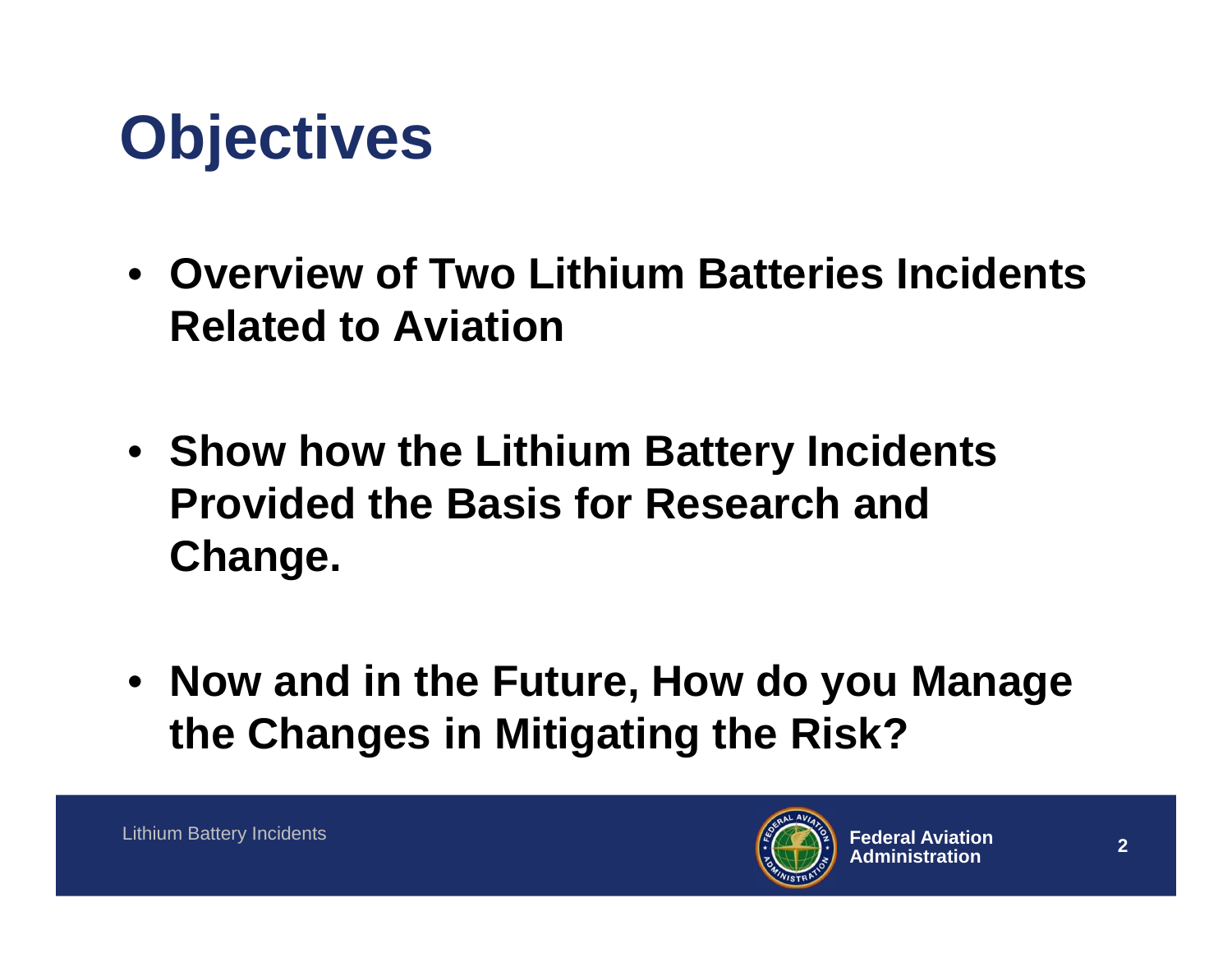# **Aviation Lithium Battery Incidents**

- **Over 50+ Lithium Battery Incidents in Aviation**
- **The Incidents involved have encompassed both traveling passengers baggage and cargo shipments**

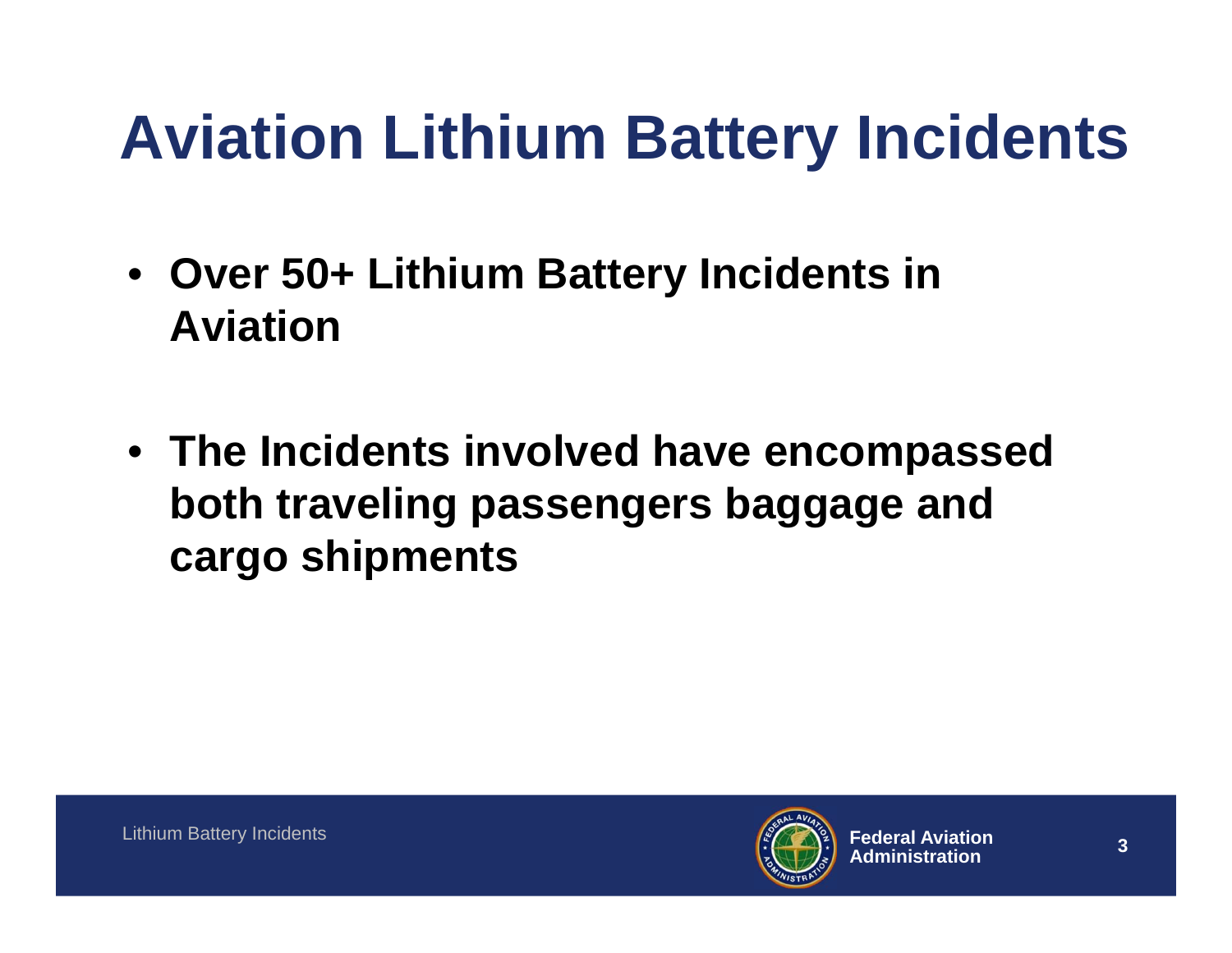#### **Lithium Metal Battery Fire - Northwest/LAX**

- **April 28, 1999: A shipment of lithium metal batteries caught fire at the Northwest Cargo Facility at LAX.**
- **A pallet of lithium batteries was rolled onto its side while being offloaded at the cargo facility**

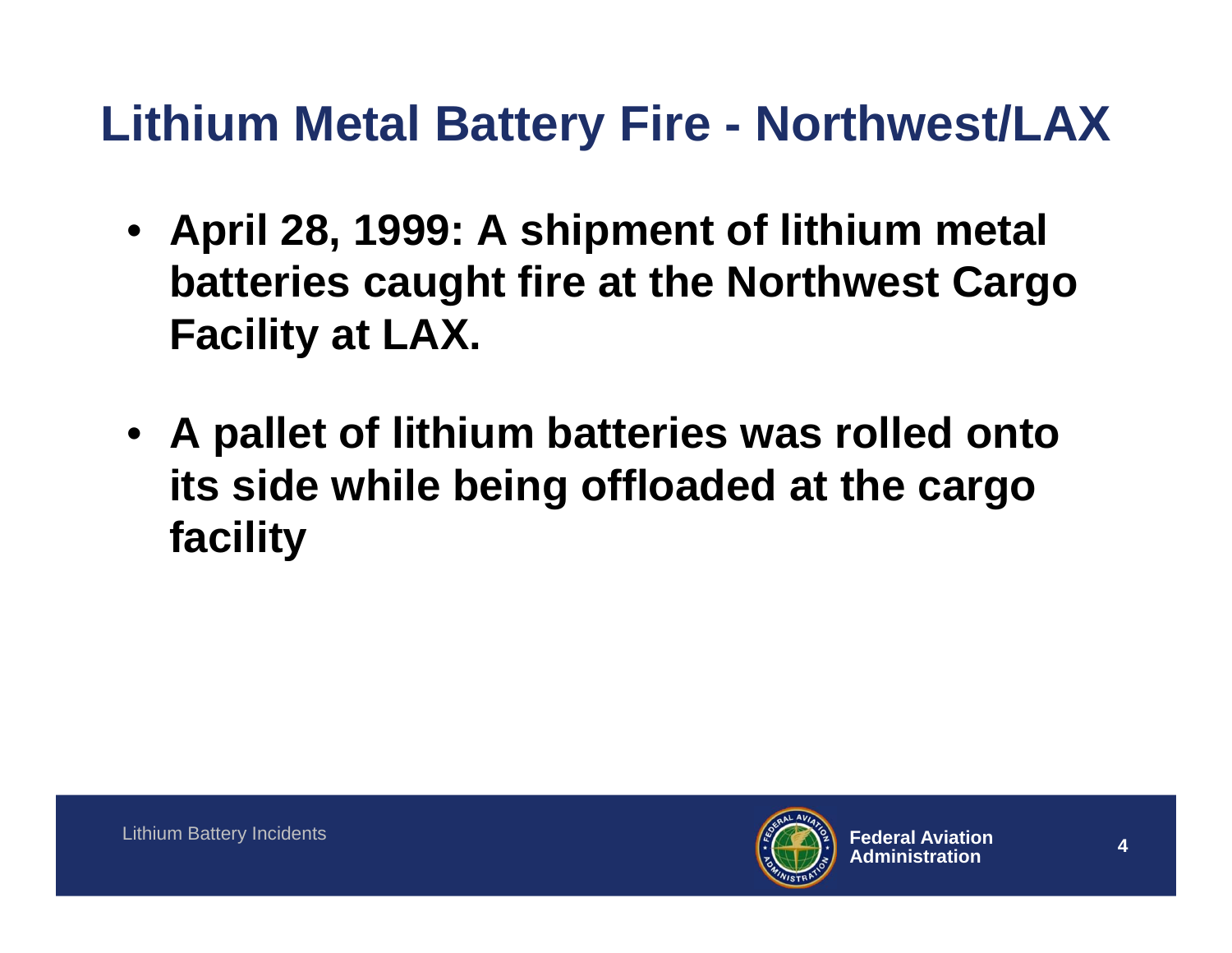#### **Lithium Metal Battery Fire - Northwest/LAX**

- **3 hours and 40 minutes after the pallet overturned, it caught on fire**
- **This demonstrates the risk due to the latent affect of Lithium Batteries being damaged in handling.**
- **NTSB report expressed the concern that a damaged shipment of lithium batteries could subsequently be placed in an aircraft cargo compartment that could result in an in-flight fire**

**Federal Aviation Administration**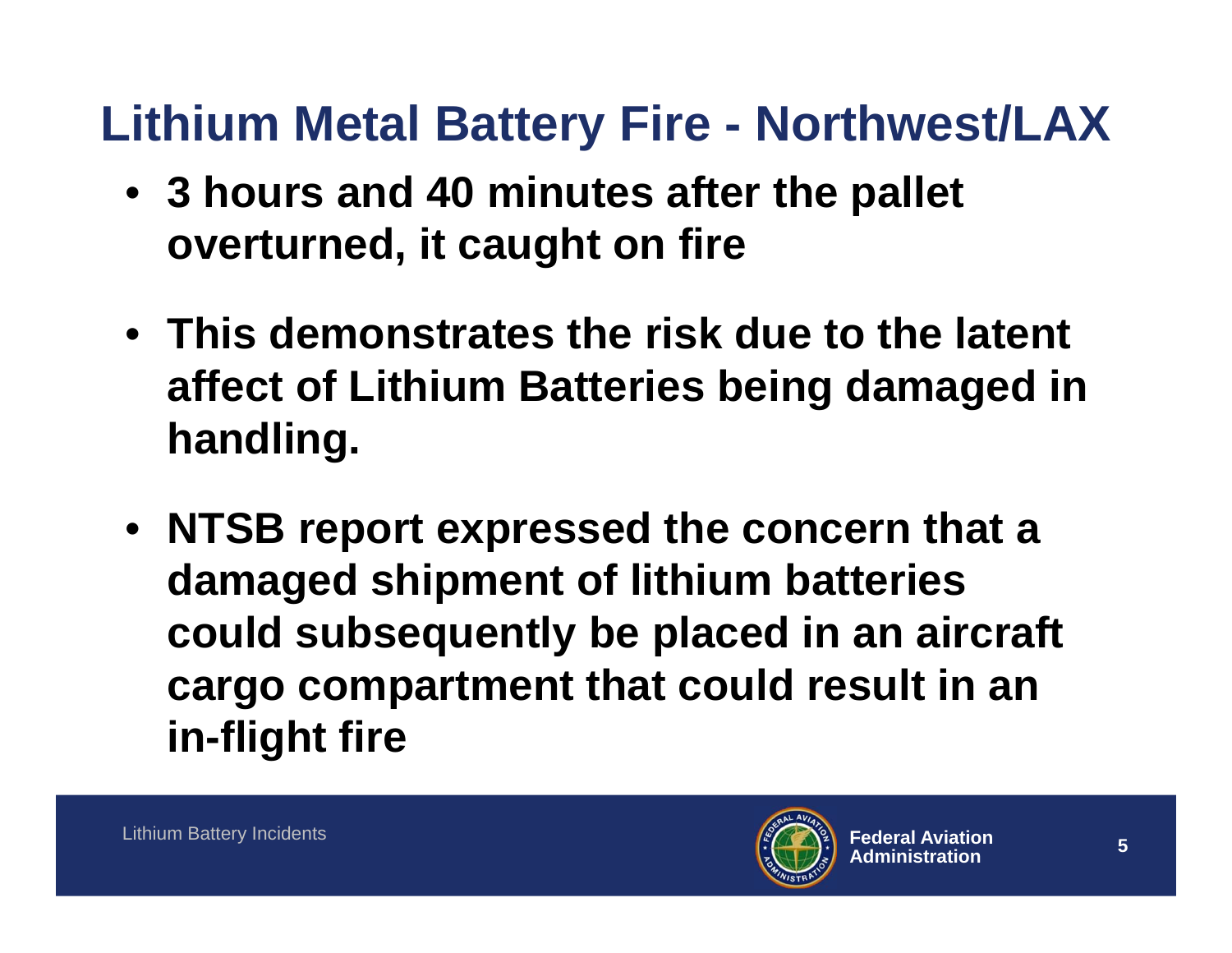#### **Lithium Metal Battery Fire - Northwest/LAX**

- **The Lithium Metal Batteries involved in the fire totaled 120,000 and had been off-loaded from on a passenger flight from Japan to Los Angeles prior to the fire.**
- **NTSB report expressed concern with the rapid spread of the fire during the incident.**

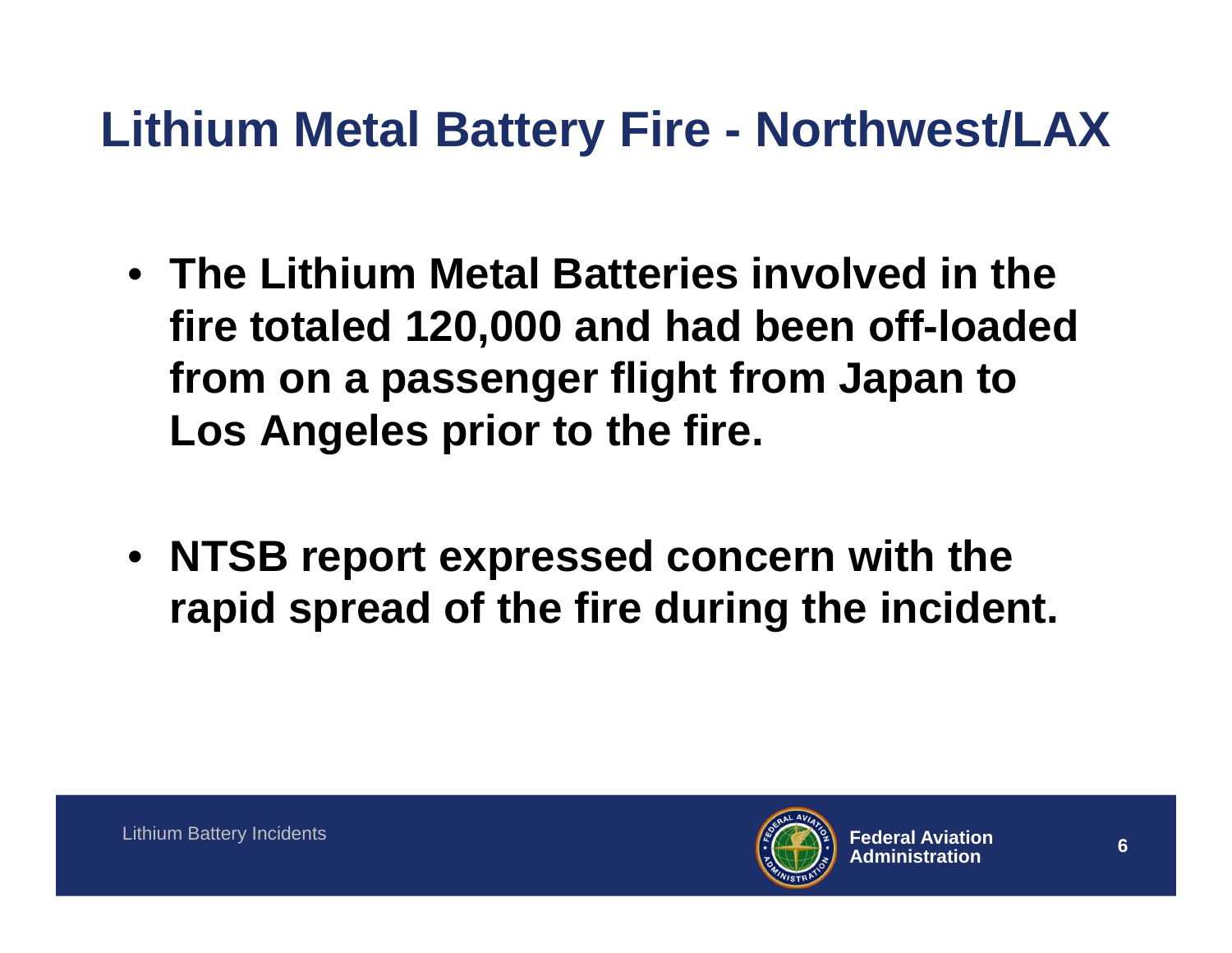#### **NTSB Recommendations (NWA/LAX)**

- **NTSB Recommendations:**
	- A-99-80: Pipeline & Hazardous Materials Safety Administration (PHMSA) & FAA were to evaluate fire hazards in cargo compartments posed by lithium batteries in air transportation.

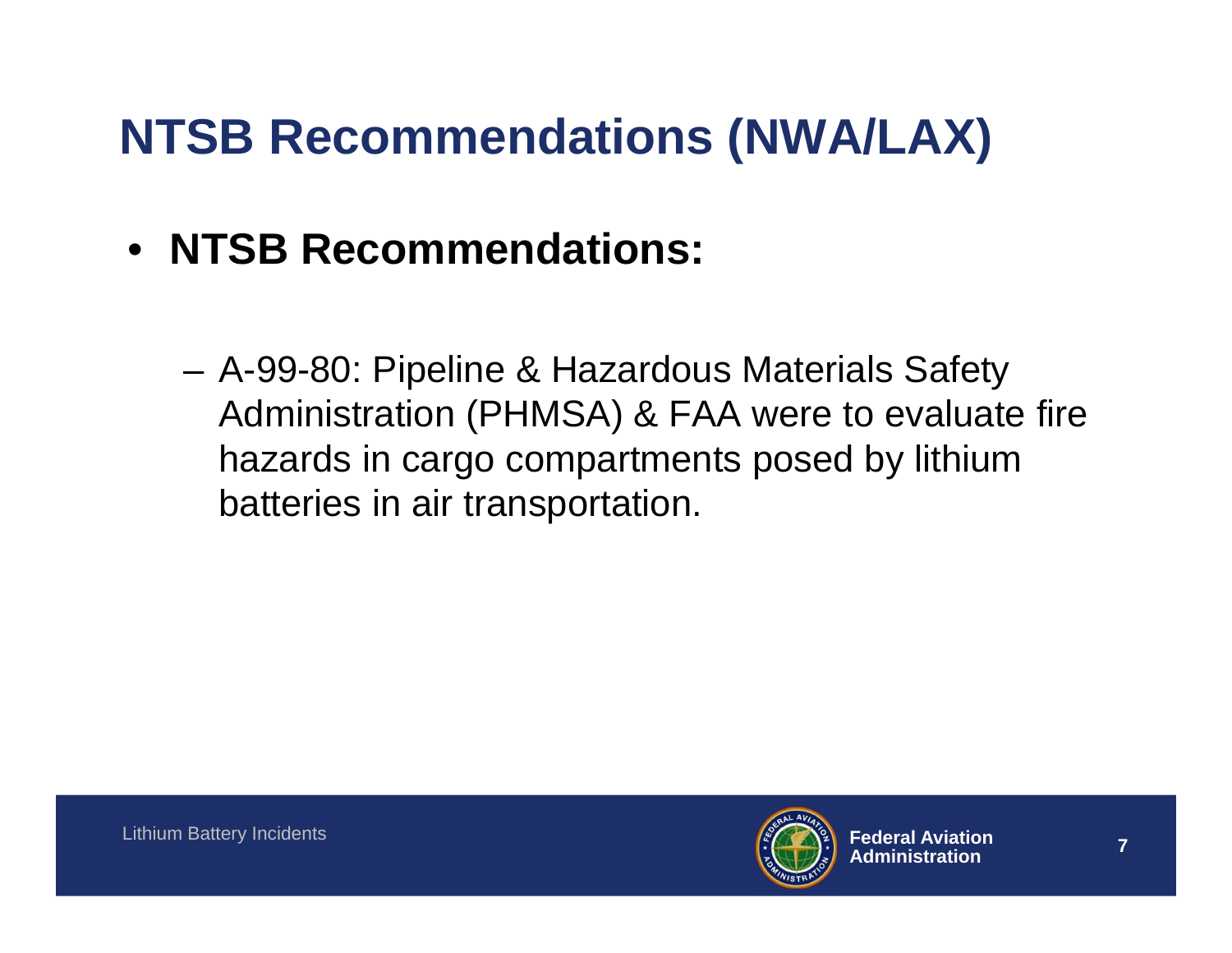#### **FAA Research on Lithium Metal Batteries**

- **A series of tests were conducted to assess the flammability characteristics of nonrechargeable lithium primary batteries, both individually and as packaged for bulk shipment onboard cargo and passenger aircraft.**
- **Tested lithium metal batteries (CR2, PL123A)**
- **FAA Tech Center Report: DOT/FAA/AR-04/26**

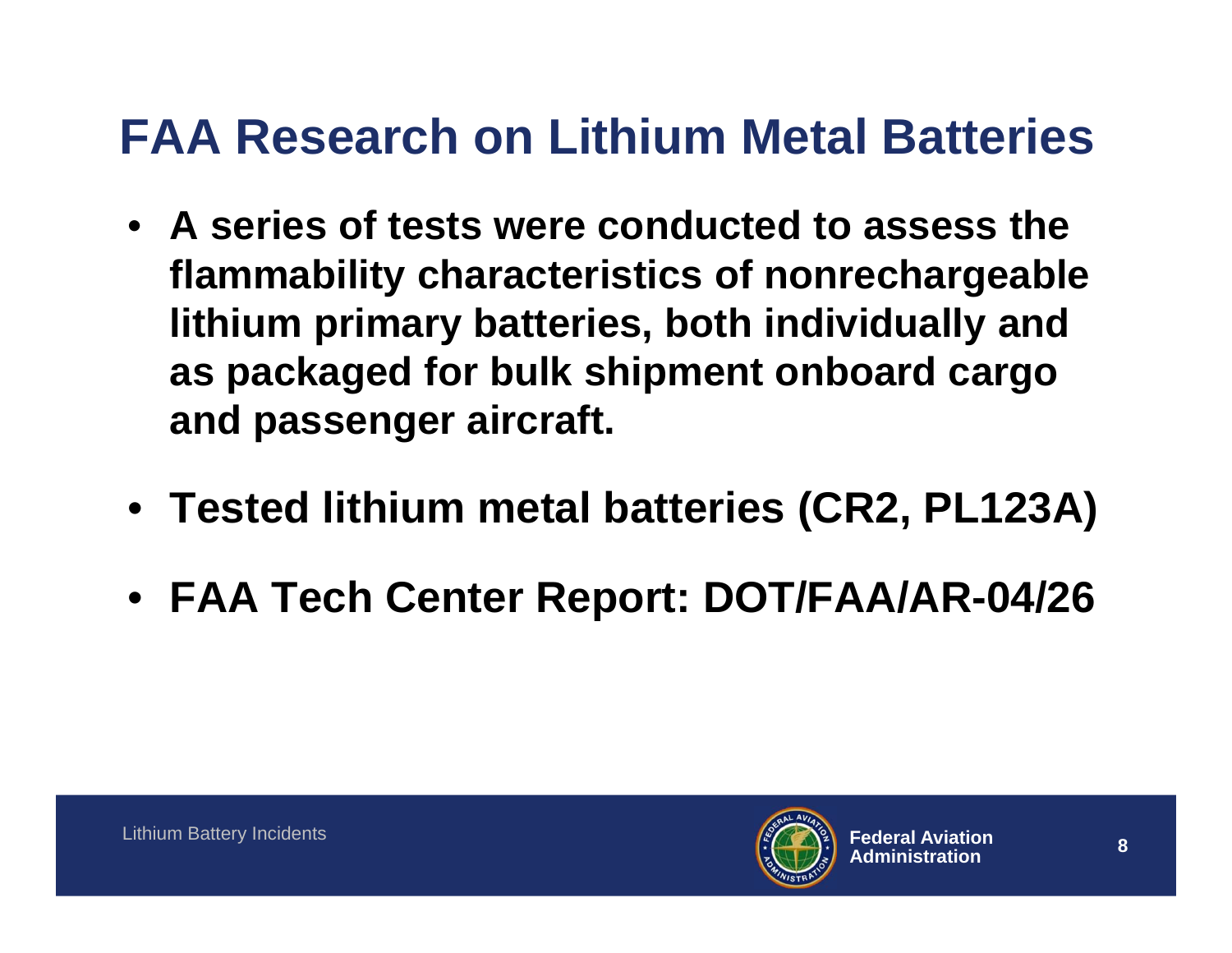#### **FAA Research on Lithium Metal Batteries**

- **The testing determined the issue of cell/battery propagation**
- **The testing determined that Halon 1301 fire suppression agent was ineffective**

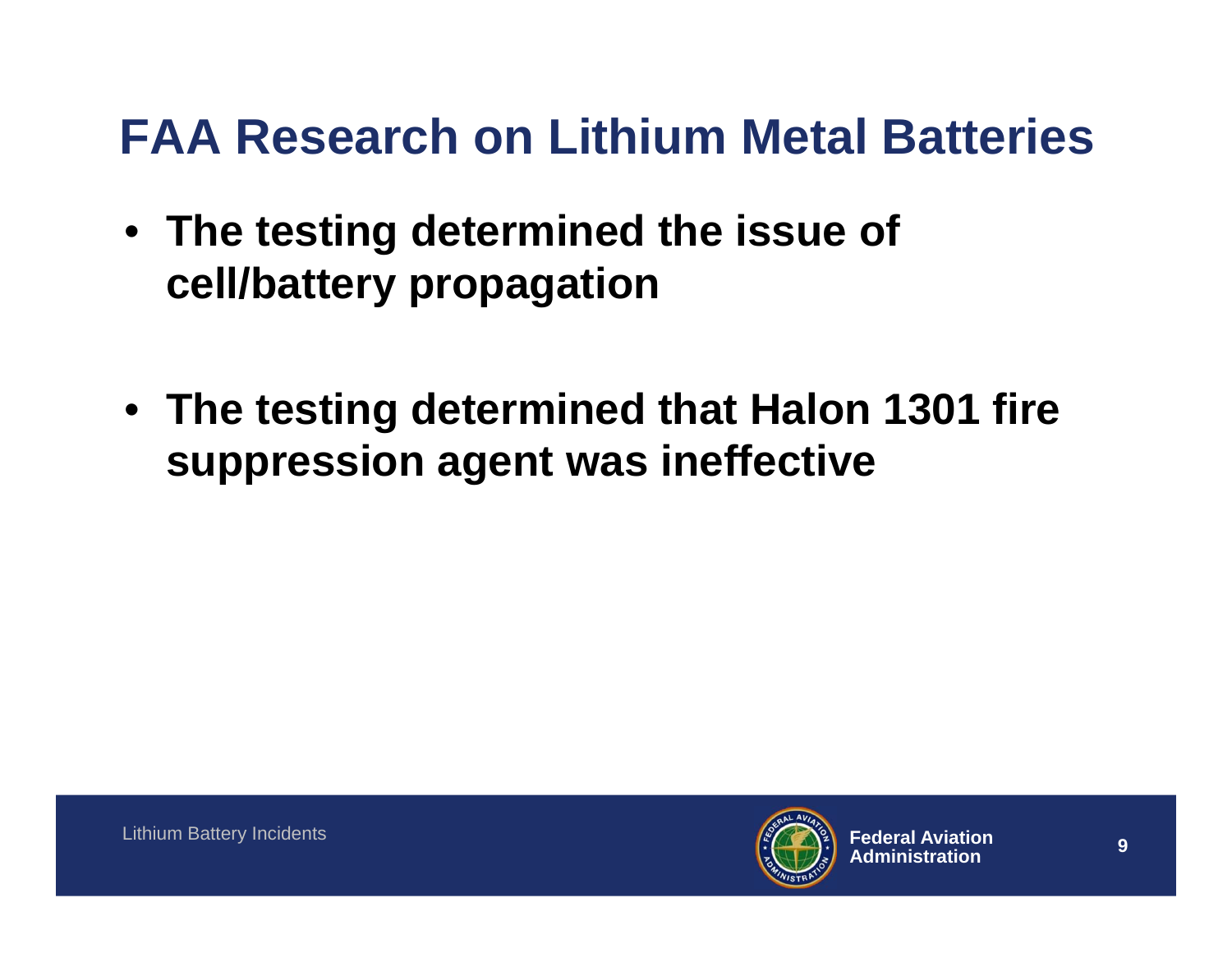#### **NTSB Recommendations (NWA/LAX)**

#### • **NTSB Recommendations:**

- A-99-81: Pending the outcome of the research and testing, PHMSA/FAA were to prohibit the air transportation of lithium batteries on passengercarrying aircraft.
- The US banned the transport of Lithium Metal Batteries on passenger aircraft in 2004 upon the issuance of the FAA Tech Center Report.

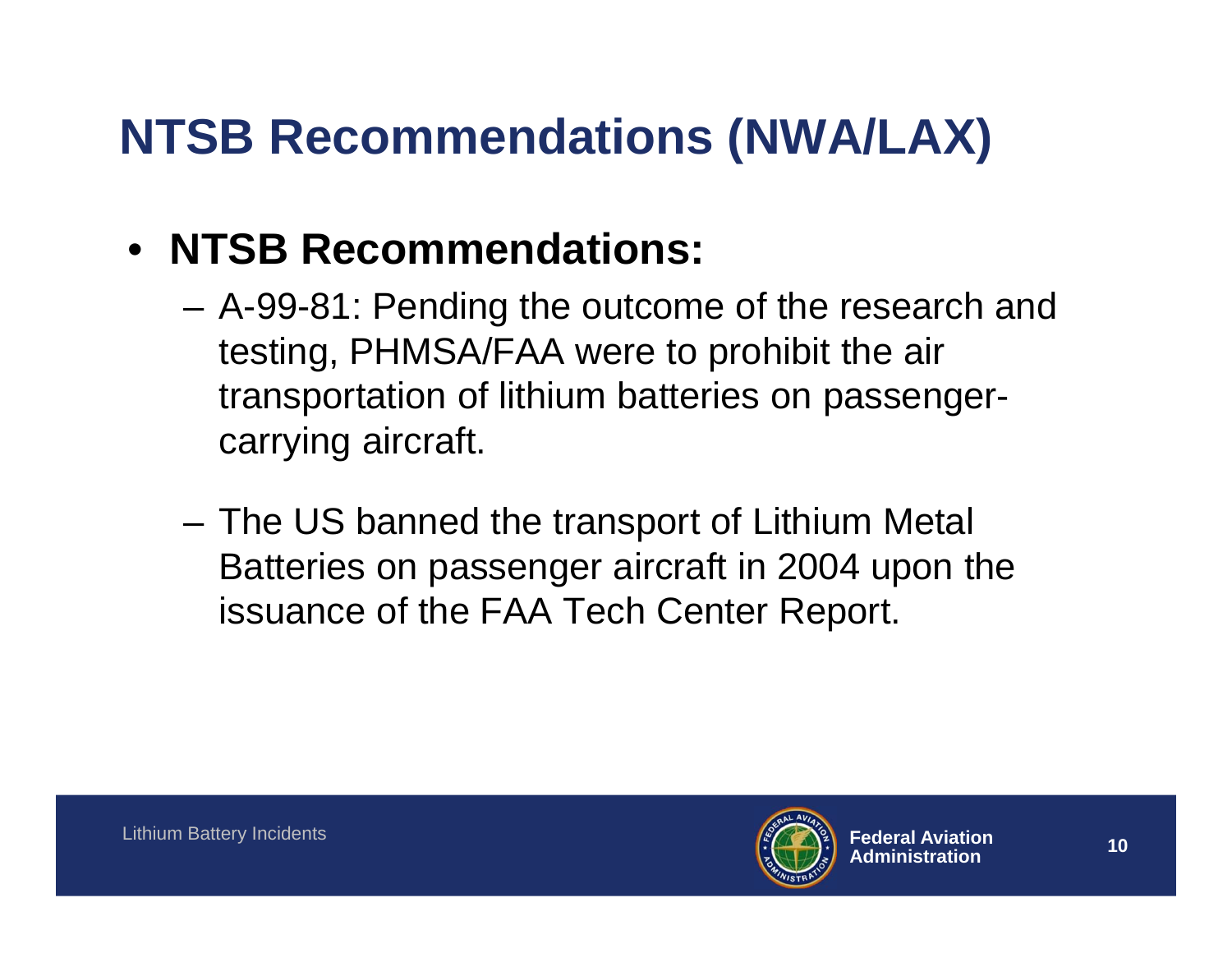#### **NTSB Recommendations (NWA/LAX)**

#### • **NTSB Recommendations:**

- A-99-83: Initiate action at the ICAO Dangerous Goods Panel (DGP) to prohibit the international air transportation of lithium batteries on passengercarrying aircraft.
- The US proposed a similar ban on lithium metal batteries on passenger-carrying aircraft at ICAO DGP.

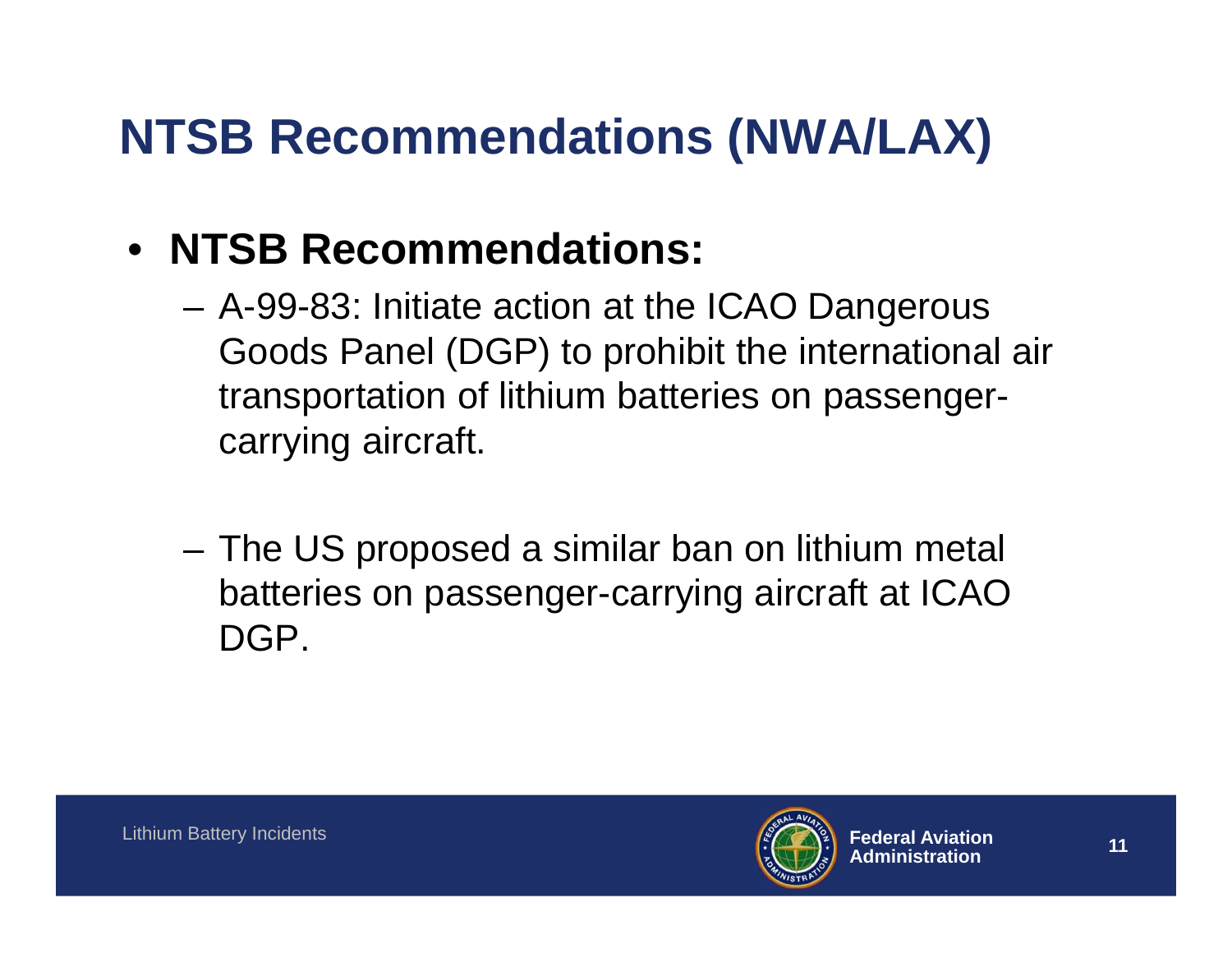# **AC Propulsion Fire in Memphis, TN**

- **On August 7, 2004, a shipment of lithium ion batteries being loaded on a FedEx aircraft in Memphis, TN caught fire.**
- **This fire incident demonstrated the in-flight fire risk of transporting Lithium Ion Batteries on aircraft as cargo.**

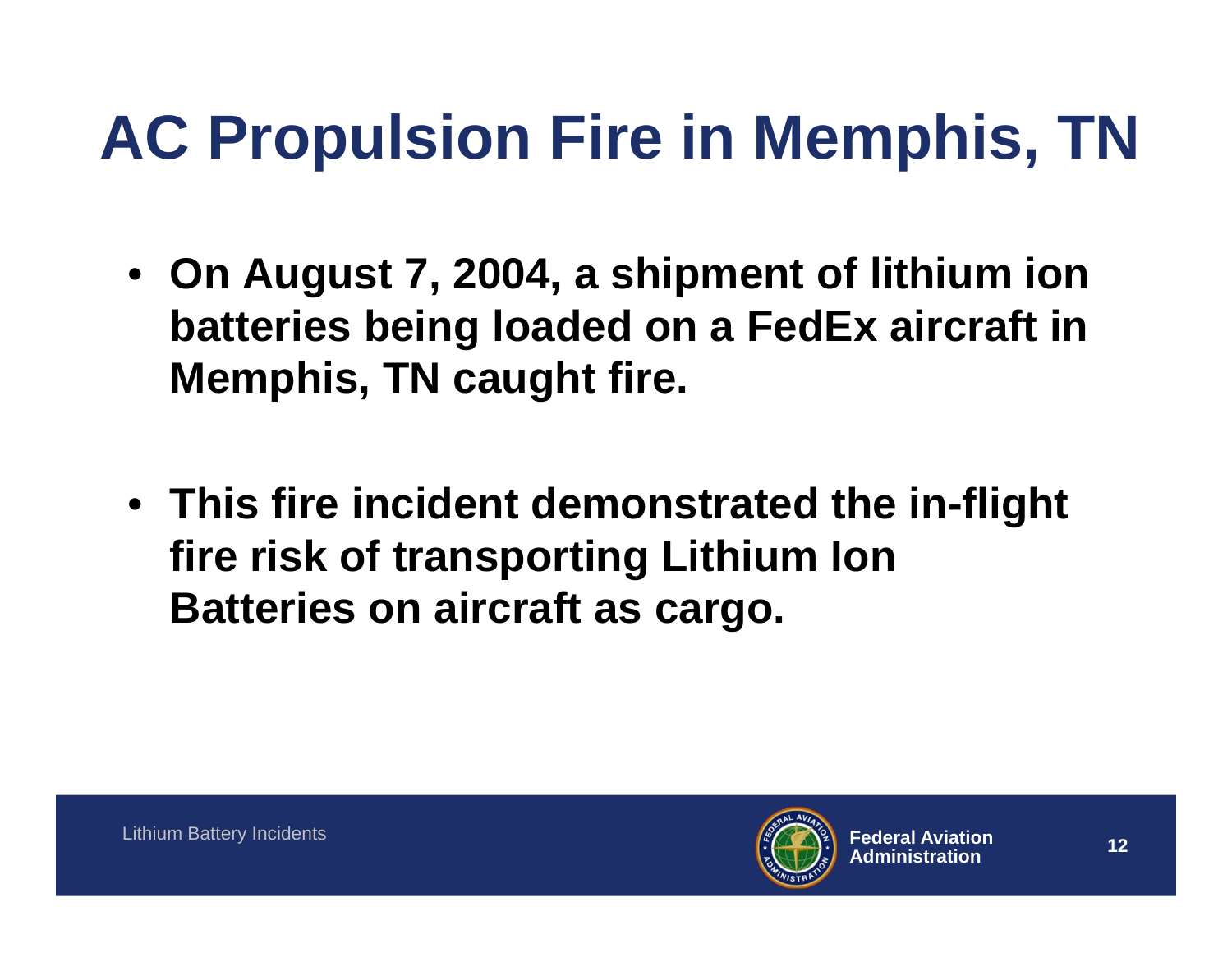# **AC Propulsion Fire in Memphis, TN**

- **The lithium ion batteries were transported on a flight from LAX to Memphis, TN prior to the fire being discovered.**
- **The fire was discovered while being loaded onto a flight destined to Paris from Memphis, TN.**

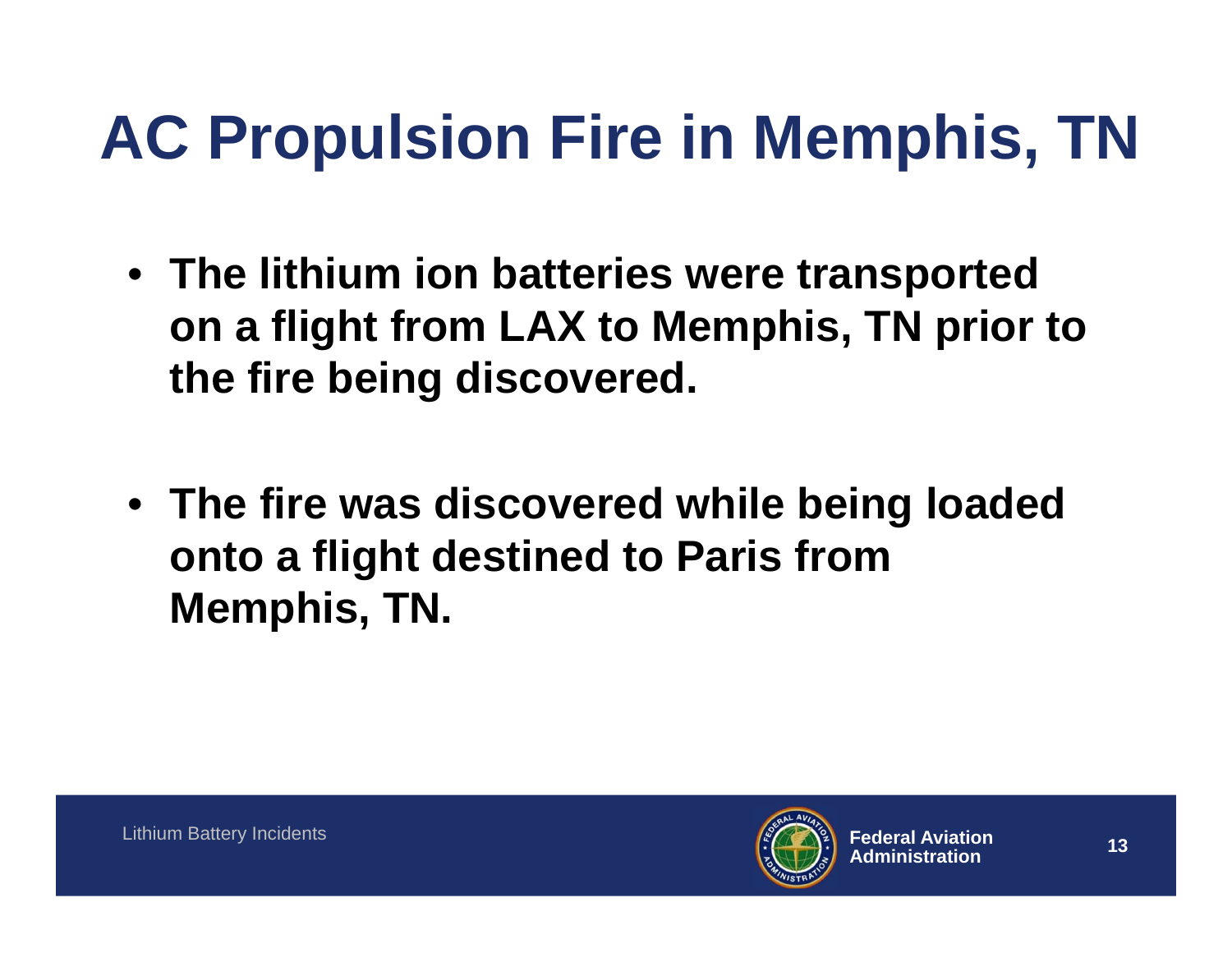# **AC Propulsion Fire in Memphis, TN**

- **The significance of this incident in time is the demonstration that a lithium ion battery can cause a fire in air transportation**
- **The fact that the fire was discovered while ½ way loaded on the aircraft shows how close this was to being a potential in-flight fire**

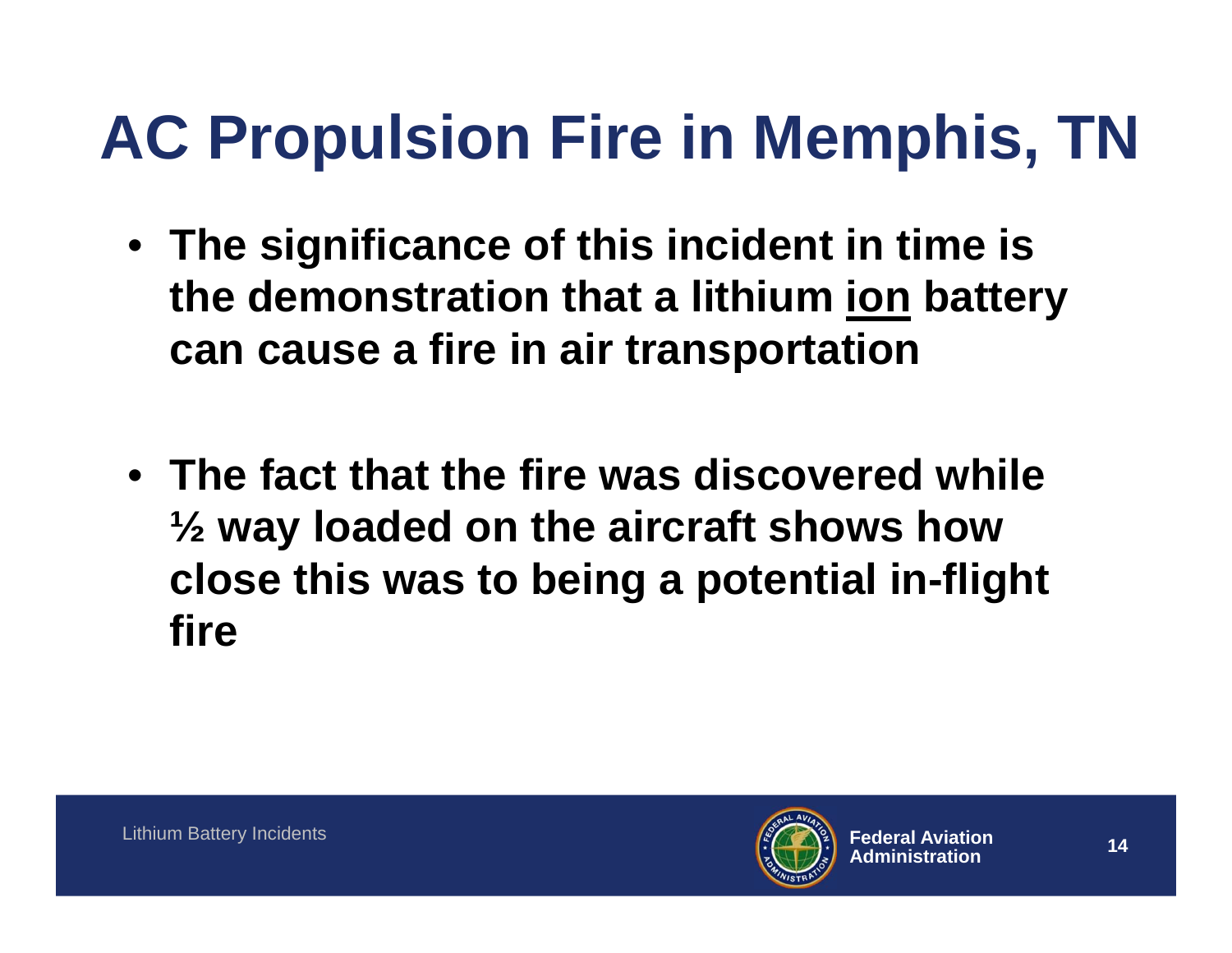

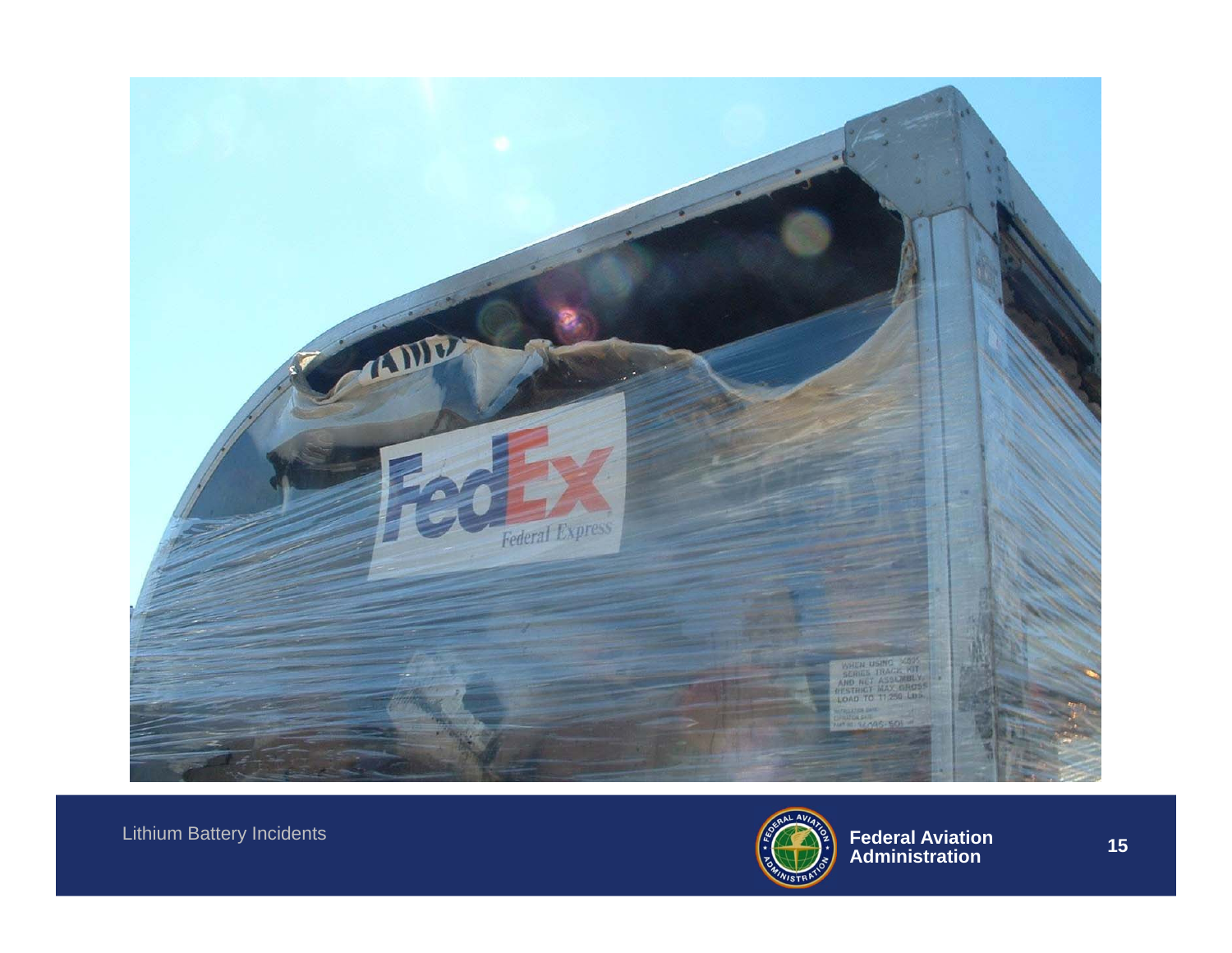# **Aviation Lithium Battery Incidents**

- **Is the history of incidents a predictor of a risk for future accidents and incidents related to lithium batteries in air transport?**
	- –We have had continued reports of incidents involving lithium batteries
	- Continued research by the FAA Tech Center on lithium batteries has validated the previous research conclusions and identified additional risks.

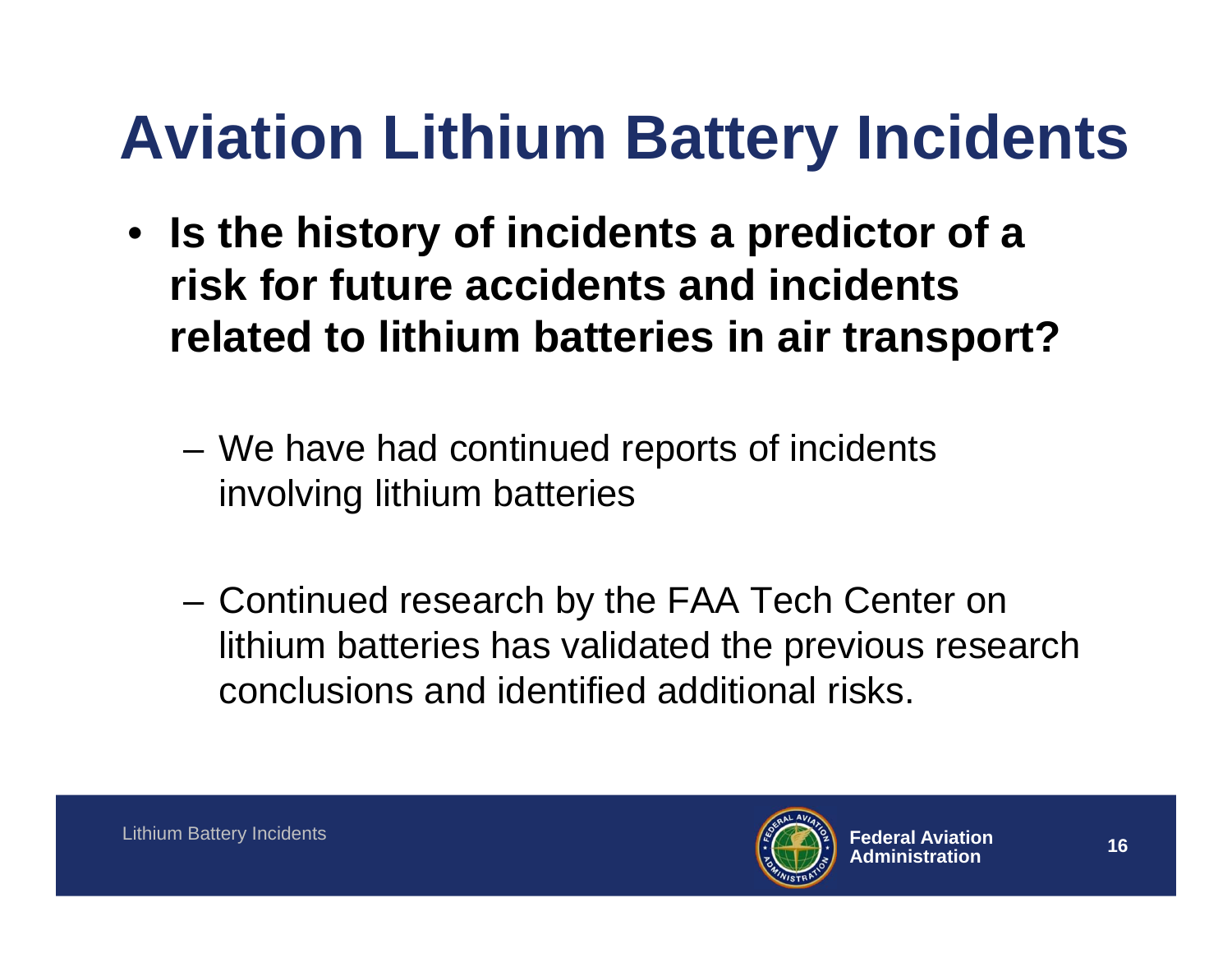# **Aviation Lithium Battery Incidents**

– UPS 006 Accident: Lithium batteries were involved in the fire on the aircraft at the cargo positions where the smoke detector first alarmed.

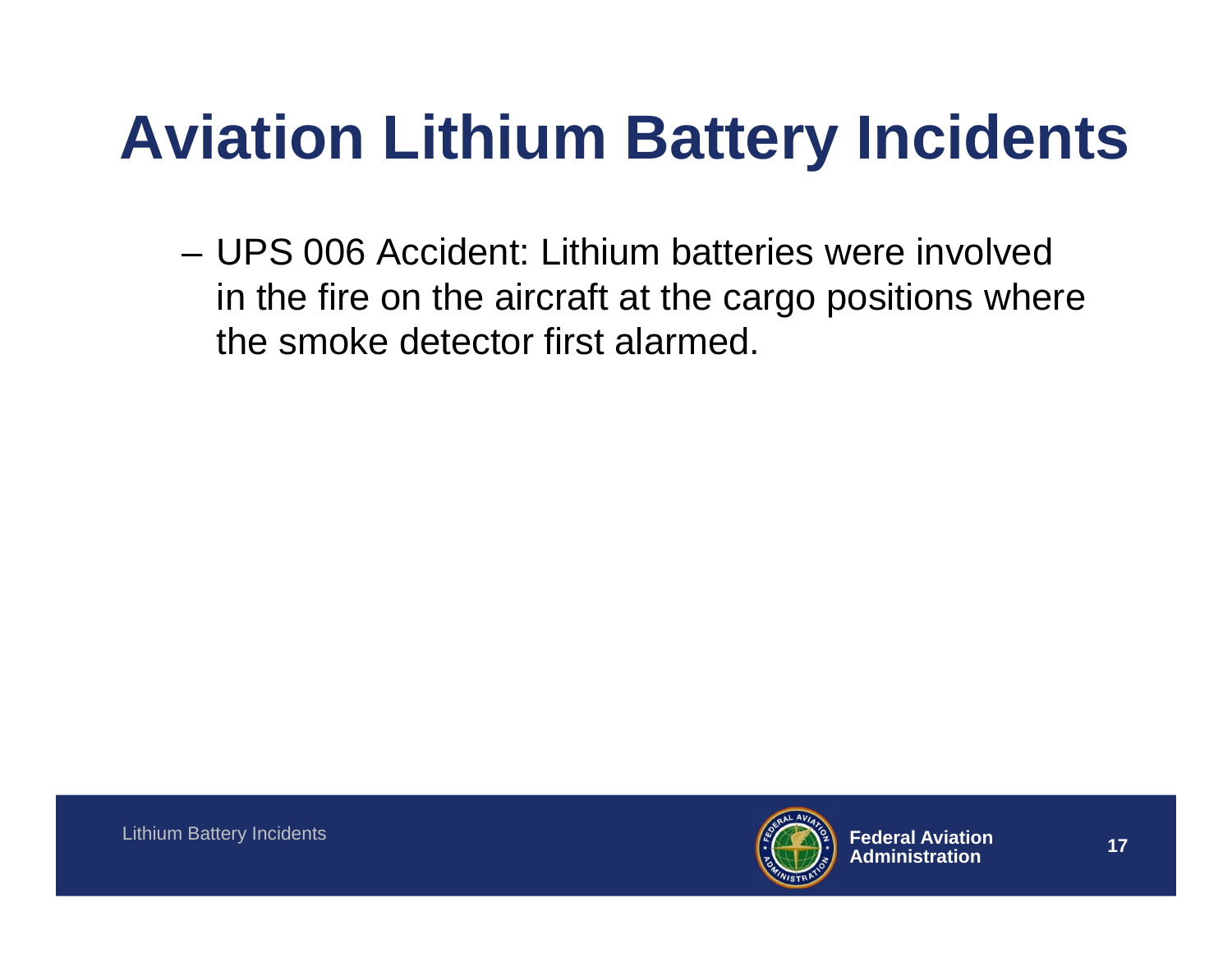### **Safety Management System (SMS)**

| <b>Reactive</b><br>(Past)                                                                                   | <b>Proactive</b><br>(Present)                                                                       | <b>Predictive</b><br>(Future)                                                                                |
|-------------------------------------------------------------------------------------------------------------|-----------------------------------------------------------------------------------------------------|--------------------------------------------------------------------------------------------------------------|
| <b>Responds to</b><br>events that have<br>already<br>happened, such as<br>incidents and<br><i>accidents</i> | <b>Actively identifies</b><br>hazards<br>through the analysis<br>of the organization's<br>processes | <b>Analyzes</b><br>system<br>processes and<br>environment to<br><i>identify potential</i><br>future problems |
| <b>Resilience</b>                                                                                           |                                                                                                     |                                                                                                              |

Lithium Battery Incidents **18**<br> **18 Contract Contract of Contract of Contract of Contract of Contract of Contract of Contract of Contract of Contract of Contract of Contract of Contract of Contract of Contract of Contrac** 

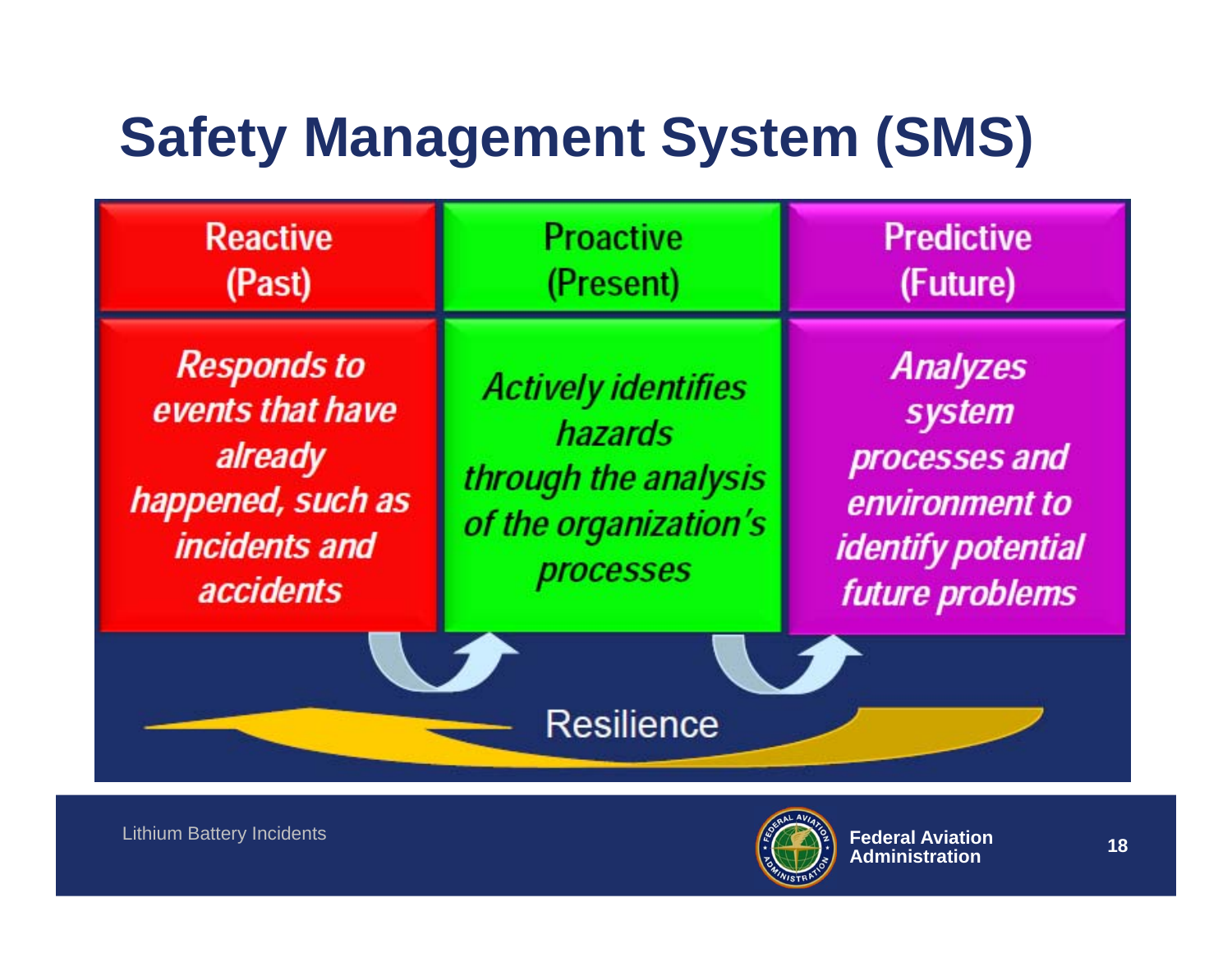### **SMS Depends on Risk**

- **Provides information to assist in prioritizing and assigning resources**
	- Identifies areas of risk (low, medium, and high)
- **Low Risk minimal FAA involvement**
- **Medium Risk moderate FAA involvement**
- $\bullet$ **High Risk significant FAA involvement**

**Nothing black & white – systematic and data driven approach to standardize decisions**

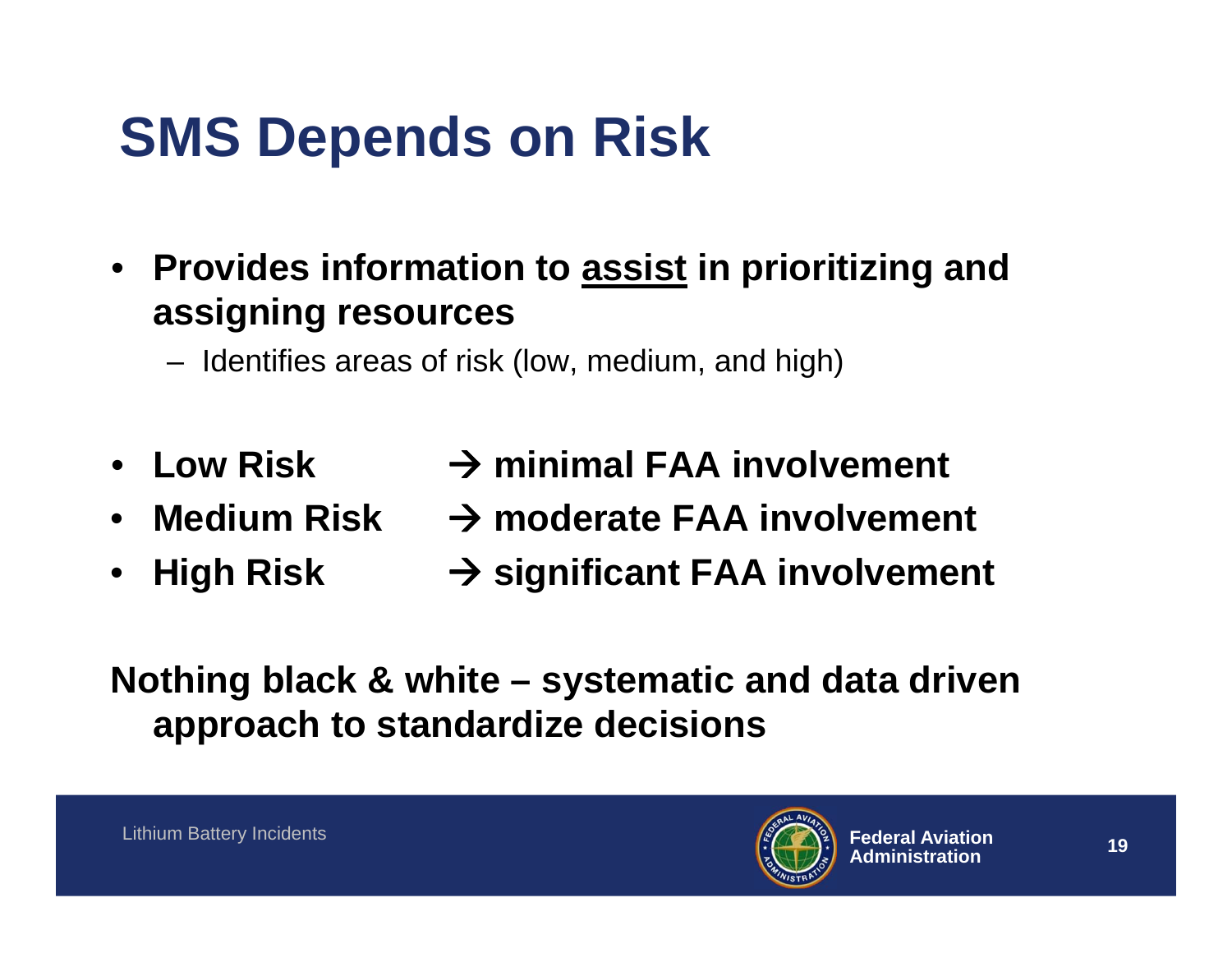# **Other Predictive Examples**

- **Valujet Accident Report from the NTSB:**
- **It was determined that there was 5 separate incidents involving Oxygen Generators between 1986-1994 that initiated fires in transportation.**

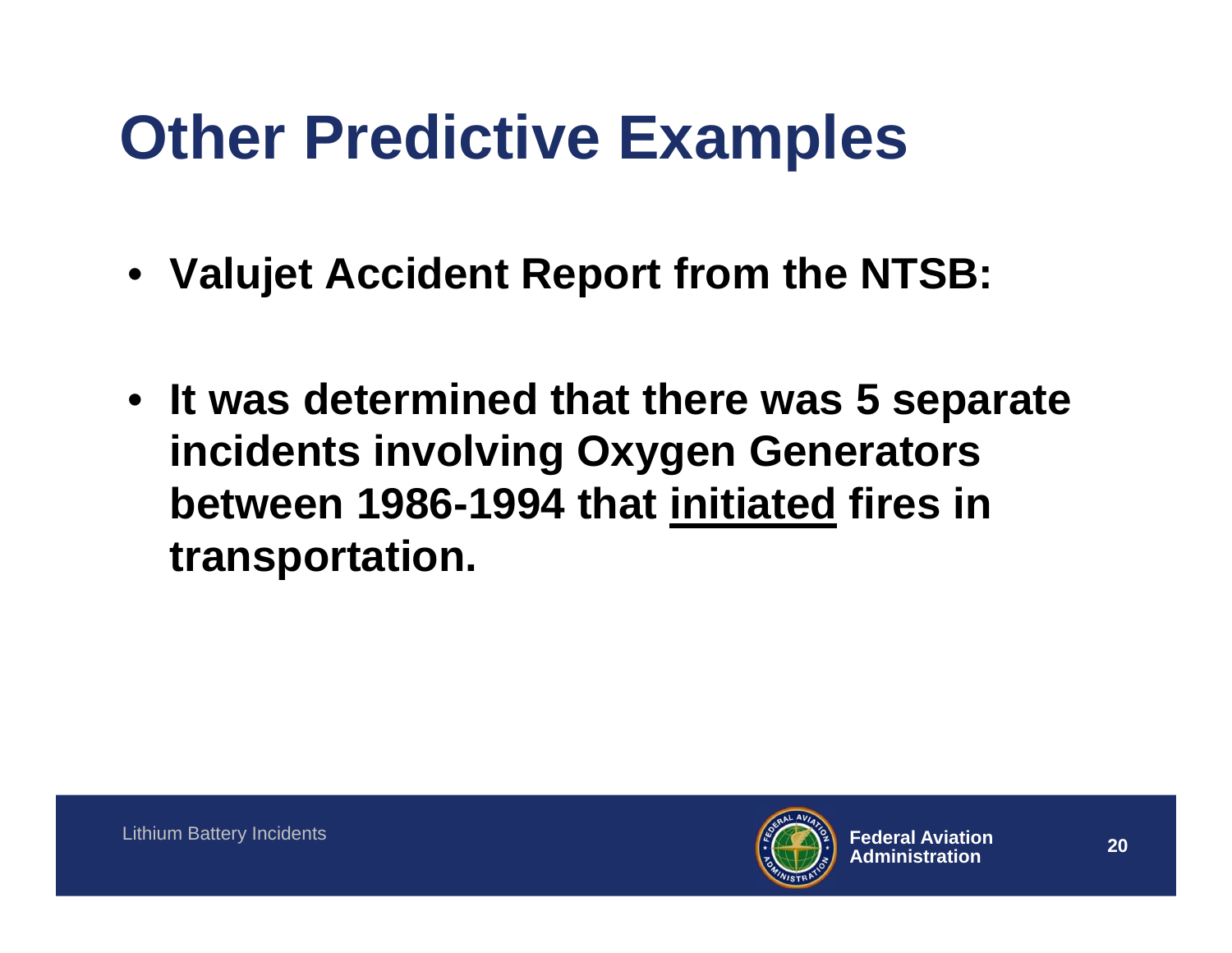## **What Has Been Done Recently?**

- **In the US, by Legislation we are restricted to the same provisions as contained in the ICAO Technical Instructions for the regulation of lithium batteries**
- **FAA has been working for the last several years on lithium batteries at the ICAO Dangerous Goods Panel**

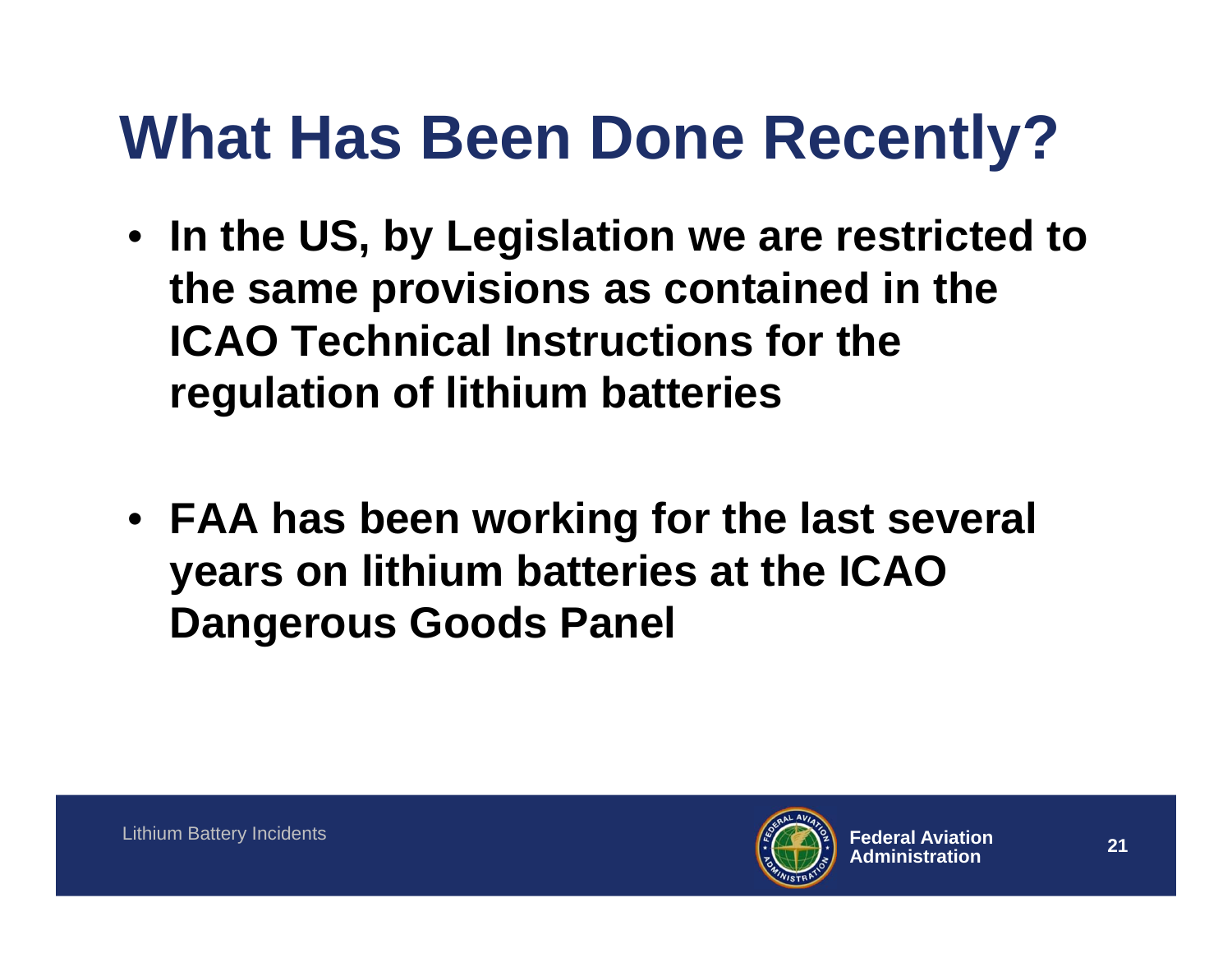# **What Needs to Continue?**

- **Oversight & monitoring of the data and information on lithium batteries as it develops** 
	- More incidents
	- Higher energy density
	- Larger battery designs
	- Evolving lithium battery chemistries
	- –Research and Testing

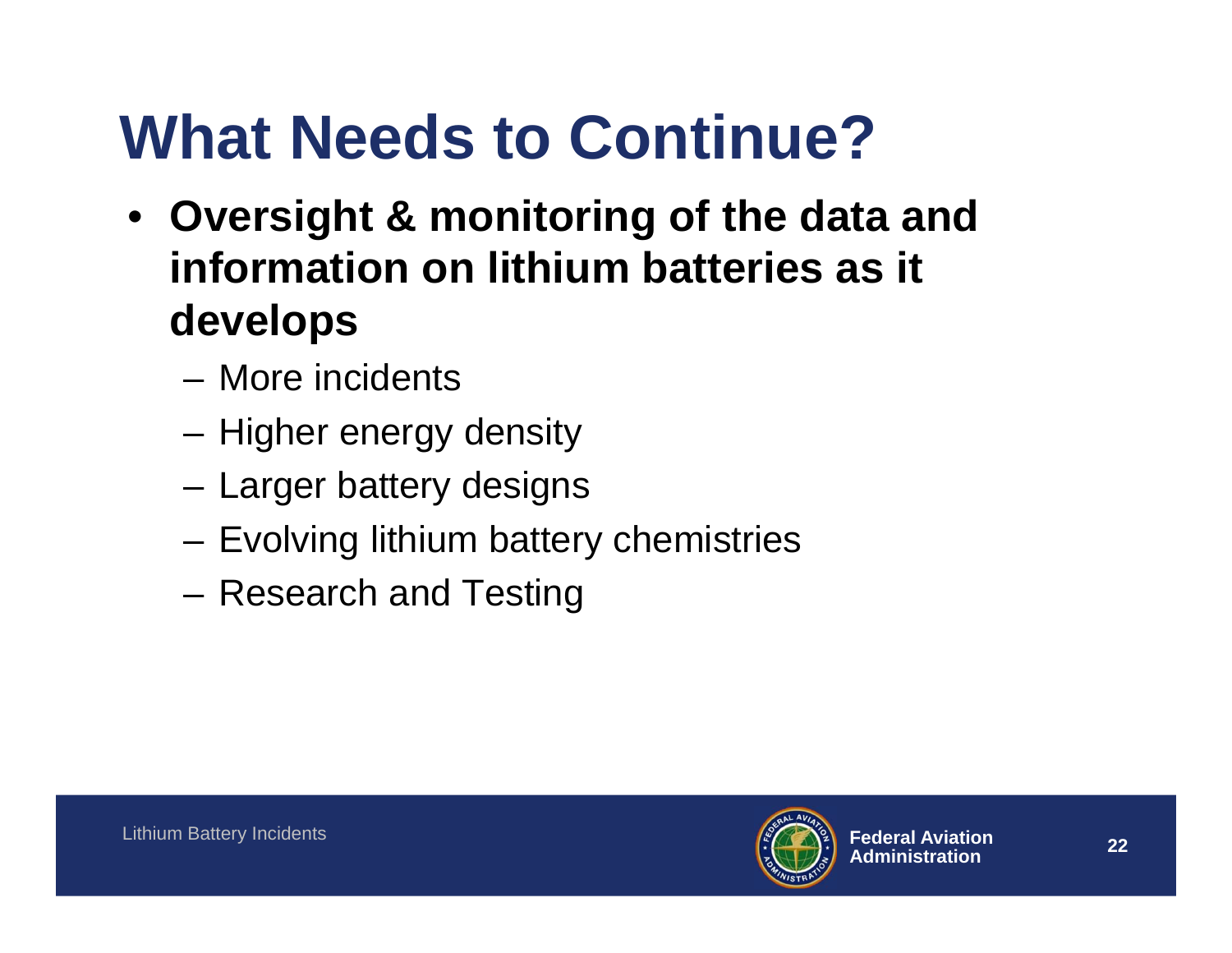### **Finding the Acceptable Level of Safety**

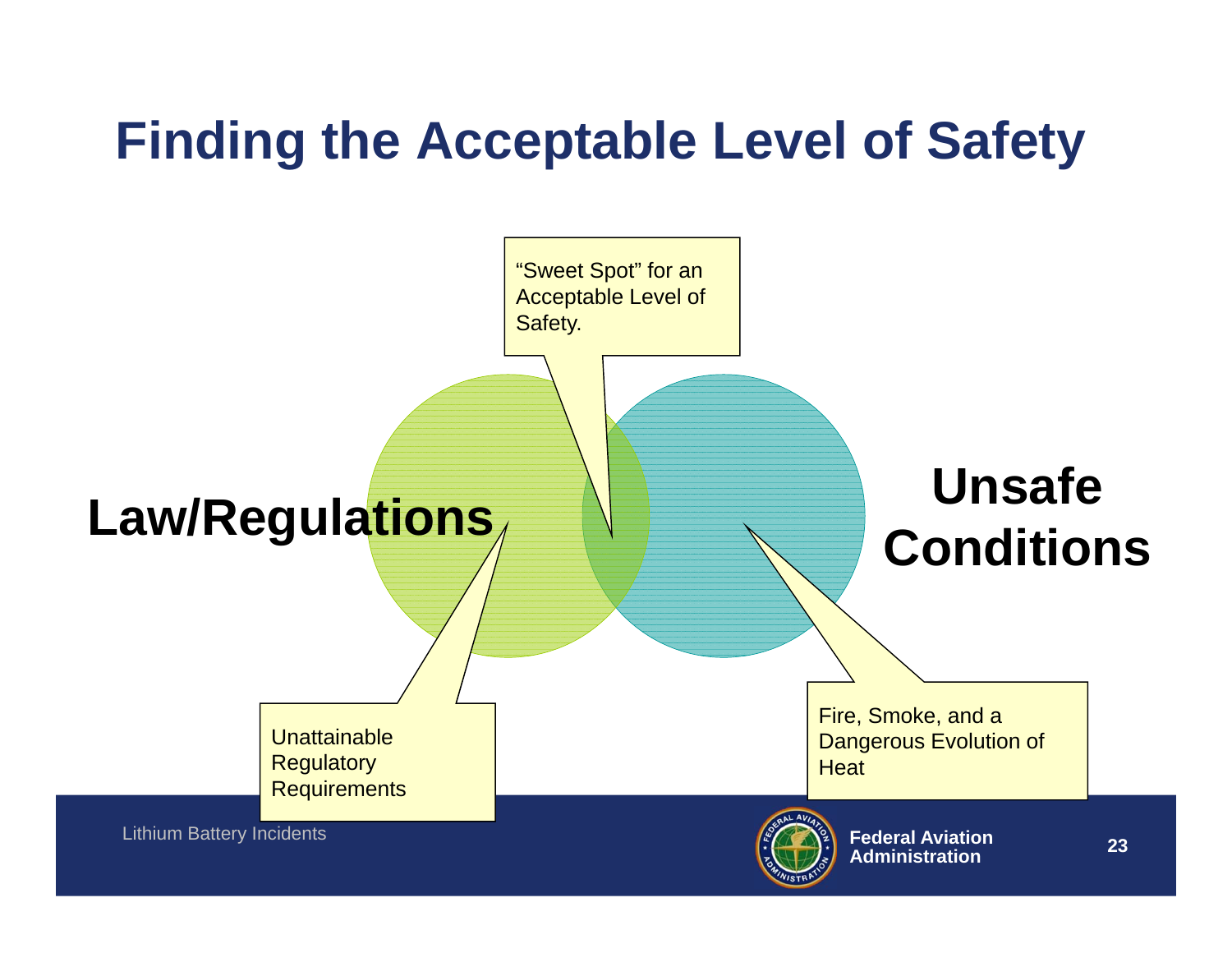# **Aviation Safety Systems**

- **This is not a Hazardous Materials Risk, this Is an Aviation Safety Risk**
- **Therefore, it is going to require the whole Aviation Safety Community to work together to mitigate this risk**

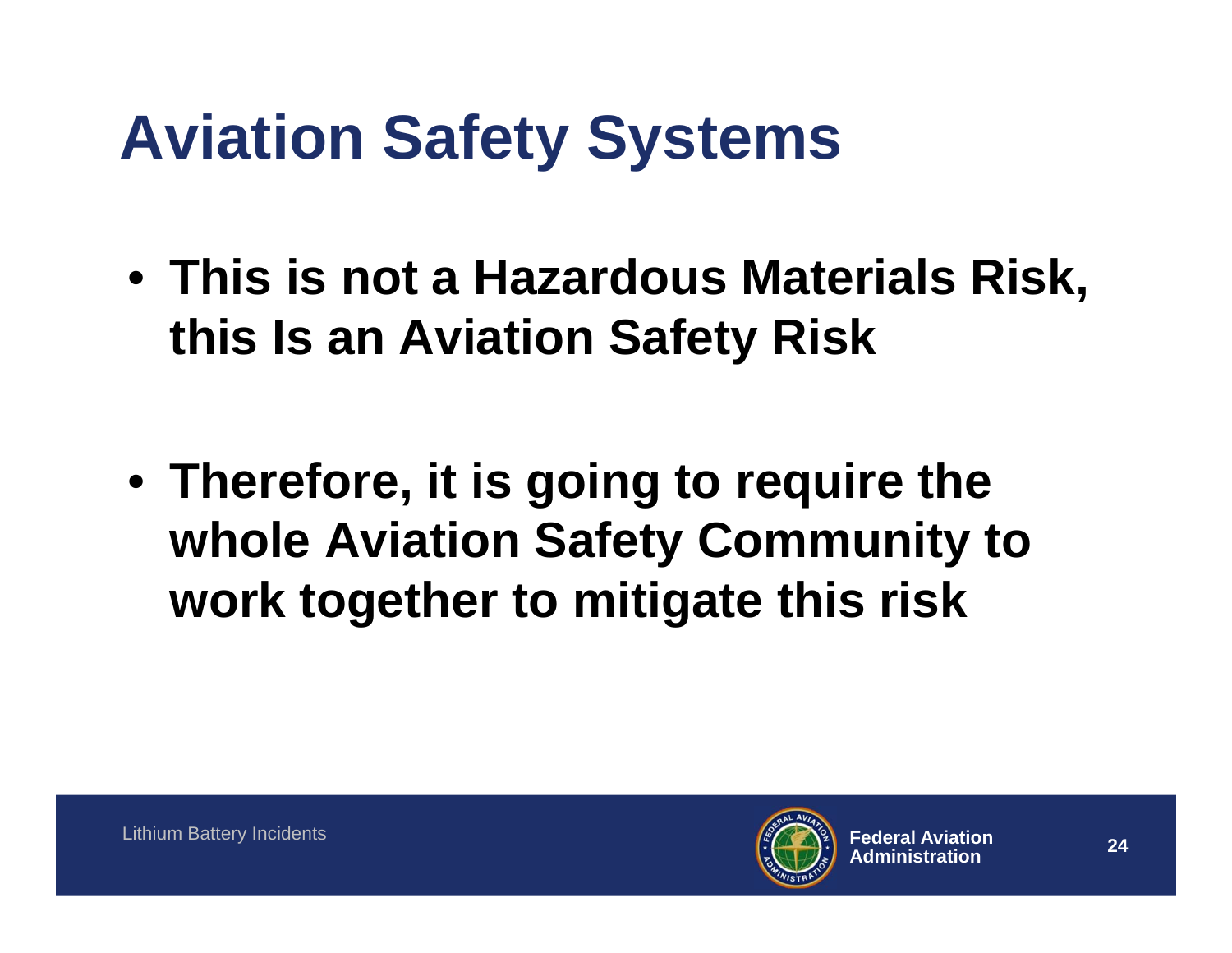# **Aviation Lithium Battery Incidents**

• **What are the mitigation options to reduce the likelihood of future incidents and accidents?**

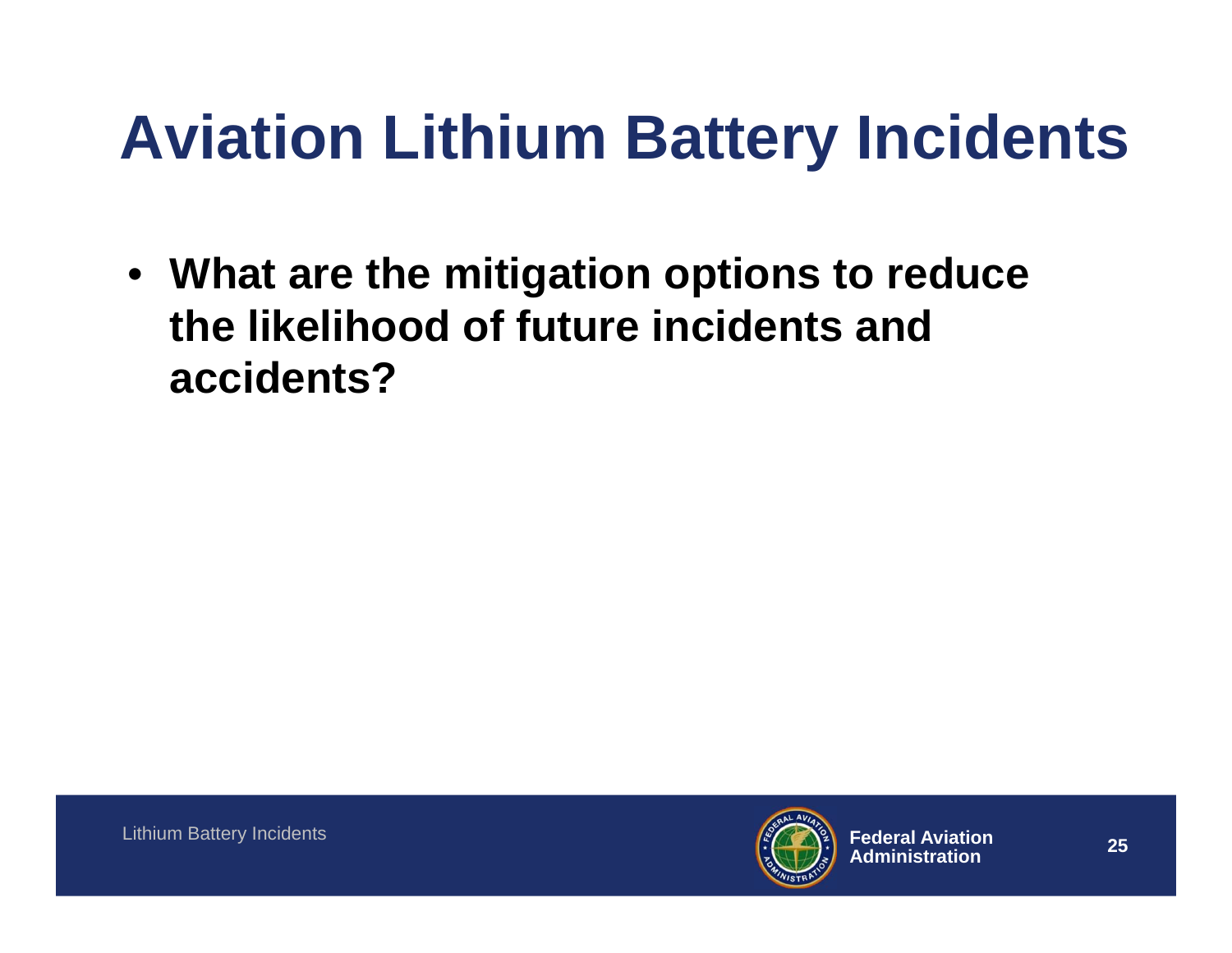Cargo Compartment Limitations

### Fire Containment Covers

International Dangerous Goods Regulations

Fire Hardened Containers

### ULD Suppression

Hazardous Materials Regulations

Aircraft Fire/Smoke Detection Systems

Aircraft Fire Suppression

Battery Designs

Package Mitigation Standards

Lithium Battery Incidents **<sup>26</sup>**